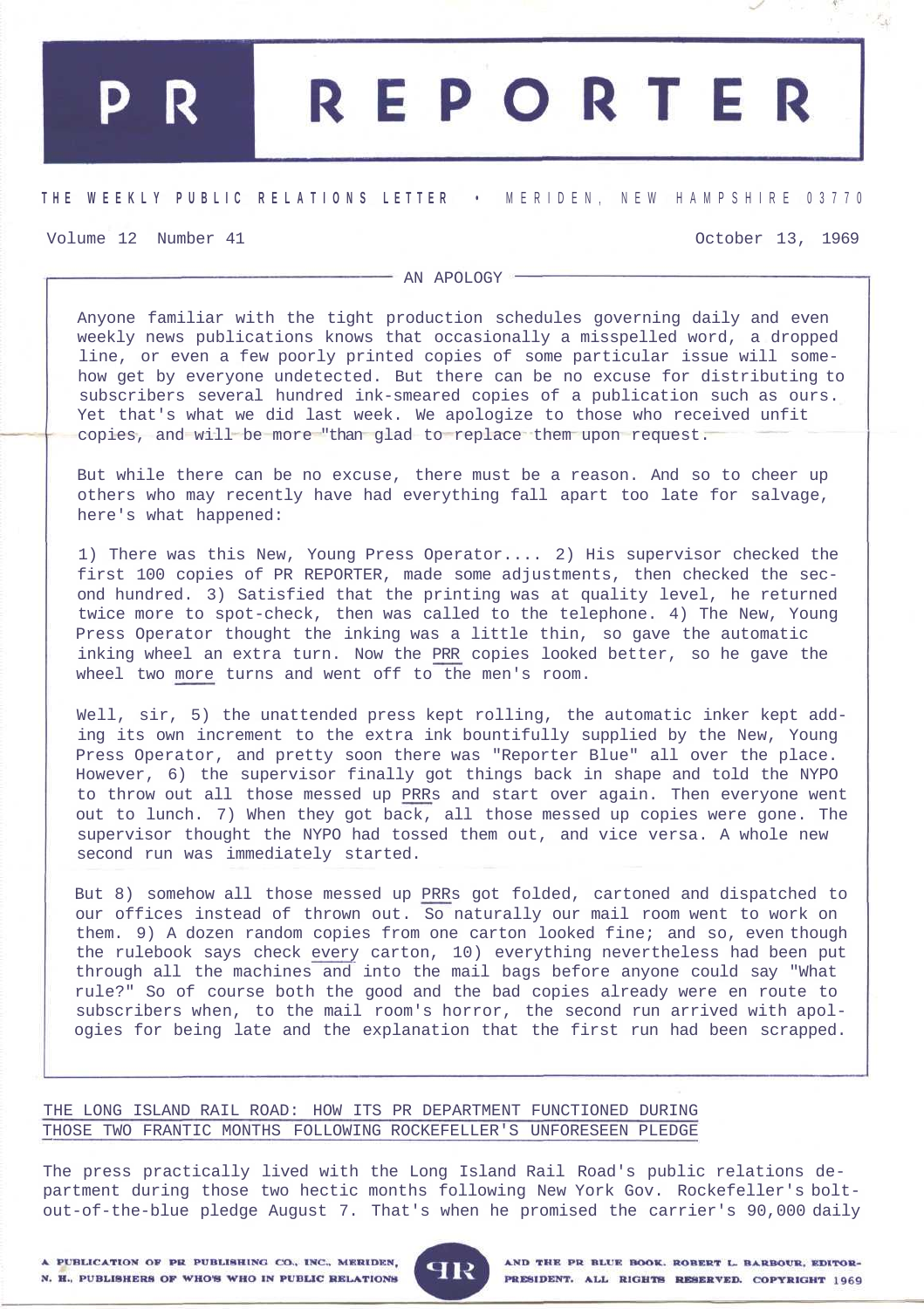commuters that within two months the broken-down, disaster-ridden railroad would be "the best in the country." It was hard enough on the Long Island's PR department before that...hard enough that the State-owned line was admittedly coming apart at the switches, that angry commuters felt they were risking their lives every time they rode the thing to work & back, that newspapers ran a daily Scoreboard showing how many train cancellations, how many accidents, how many no-shows, how many late arrivals today and to date. As the company's spokesman and - in theory, at least the people's representative, PR had long been in the middle of a fast-deteriorating situation. Now the Governor, without warning, had pledged the impossible.

Two complicating moves followed within 24 hours: The Governor's ombudsman arrived in the public relations office for the duration; and a new president was installed on the railroad. Mr. Edwin J. Ferenbach's job, as Gov. Rockefeller's representative, was to make sure there was dialogue between management and the unions, and management and the commuters. Mr. Walter Schlager's job, as new head of the carrier, was to make a railroad out of what had been passing for one. "And my job," Dir.Pub.Rel. Hank Boerner told PR REPORTER on D-Day Oct.7, "at least for the first two weeks, was to keep the press away from the president." Mr. Schlager, formerly executive officer-operations & maintenance for the NYC Transit Authority, needed time to hammer out some agreements with the car repairmen & others. And time to think and plan.

"Someone glib and fast with the answers could have handled all three at once," Mr. Boerner said. "But Schlager hadn't had much contact with the press. His answers are slow and deliberate, because he thinks them out first. So we kept him isolated in the beginning, but promised the newsmedia they'd get their interviews just as soon as things began to roll." By late August they'd begun to roll, so a series of interviews were set up around the railroad's service area with radio-TV stations, daily newspapers, then weeklies. Accompanying Messrs. Schlager & Ferenbach were Dr. Wm. J. Ronan, head of the governing Metropolitan Transportation Authority; Mr. Boerner; Mgr.Press Rel. Dennis Leavy; and Mgr.Bcast.Rel. Lou Duro. "We went on the offensive," Mr. Boerner told this newsletter, "and no holds were barred."

The series of meetings carried through most of September. Meanwhile, back in the PR office, telephone calls from press & public soared as revised operating procedures substituted long trains for short ones, permanently cancelled others, replaced nonoperating old cars with non-operative new ones, and in general raised hell with established schedules. At mid-point in the 60-day countdown, 18 telephones were constantly ringing in the PR department, including a direct wire to the ombudsman so commuters could report deficiencies instantly. Private lines to key radio-TV stations had been installed so they could get through without delay. On-line papers like Newsday were devoting at least two pages every issue to the railroad's progress & problems. And from PR flowed a daily selection of reprints, news releases, special reports, press kits and photographs for commuters, employees and the press.

Came D-Day, and with it, the announcement by Gov. Rockefeller that "on this day we have become, officially, the finest commuter railroad in the country." None of the commuters could quite swallow that, nor could the press. But commuter & press alike conceded that the Long Island Rail Road, while still chugging through the woods toward a some-day clearing, had done a tremendous job during the 60 day countdown.

Of related interest: One by-product of The Long Island Story was a series of articles about the railroad's PR department which appeared in the influential Suffolk (County) Sun. Excerpts from the concluding article: "One approaches the LIRR PR department with intent to scoff, but finds oneself reluctantly remaining to praise. For under its new director of public  $\&$  community affairs the LIRR seems to be expressing a new intent, to really serve the beleaguered Long Island commuter. . .The LIRR, of all places, seems to have begun to pull itself together with, of all things, its department of public relations."

z.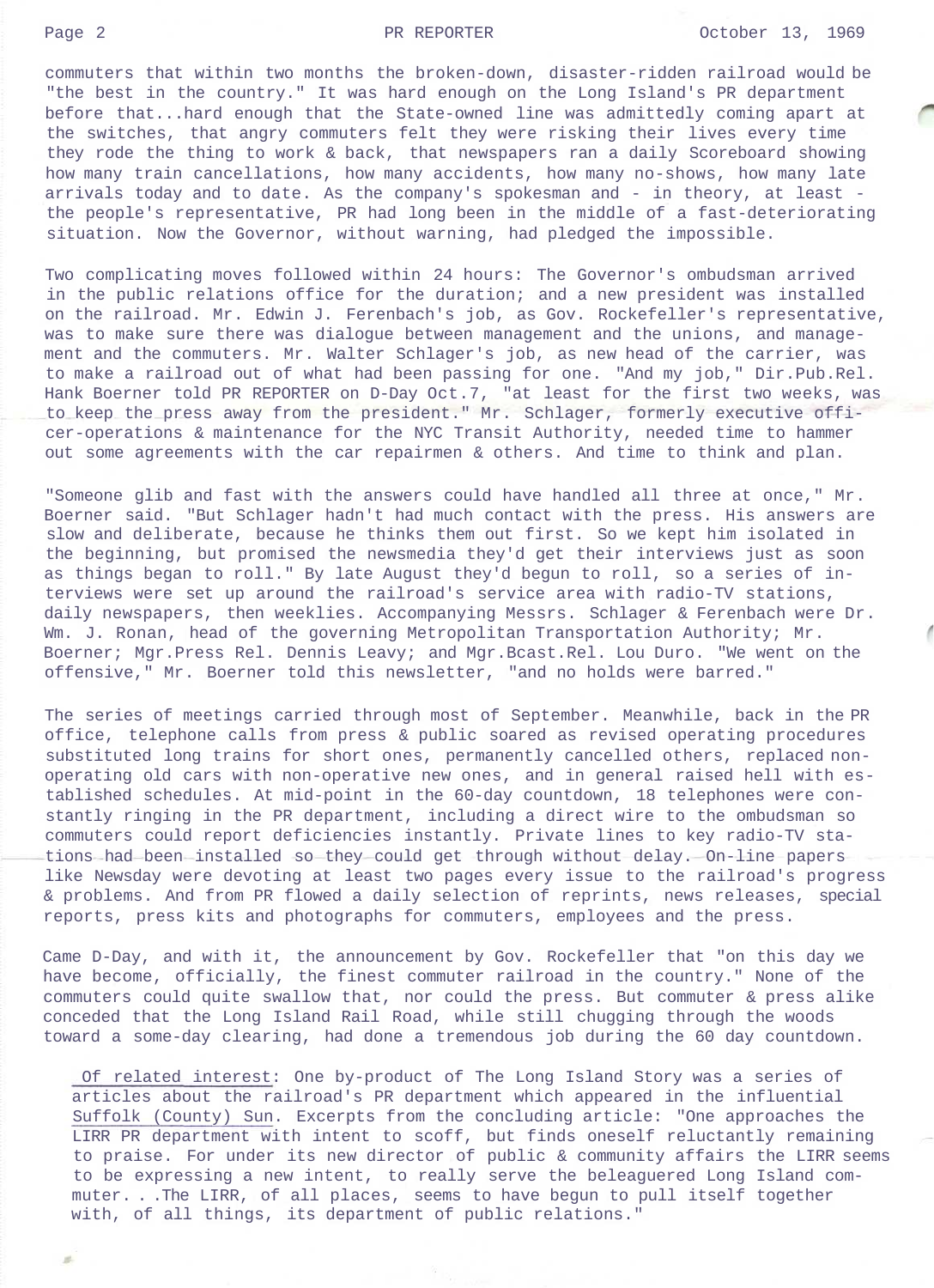ASKS LEGAL LIMIT TO LENGTH & COST OF PROXY FIGHTS Proxy contests "are the public's guardians against complacency, against managements that get mired down in the past, against managers so preoccupied with their own compensation and perquisites that they fail to provide for the needs and future of the business," Thomas J. Deegan Jr. said the other day in an address before the Federal Bar Assn. But, added the chairman of Thomas J. Deegan Co. (NYC), there should be legal limitations on proxy fights and on takeovers - some clear-cut ground rules to protect the public. Mr. Deegan was chief of staff to the late Robert R. Young when the latter won control of the NY Central System in 1954, and has since played a key role in the M-G-M and numerous other major proxy contests, as well as in several mergers & acquisitions.

Ideally, Mr. Deegan contends, a proxy fight should be held to a period of two to three weeks in which each side would be given time to prepare a single statement and to have a single solicitation. "Perhaps this could be stretched to a statement and a rebuttal," he observed in his address, "but not to endless rebuttals and counter rebuttals." As for costs, "there must be some workable formula on limiting the dollars spent, based on the sales or size of the company. And it should be possible to make this work through honest reporting, in the same way that the income tax is made to work." The Deegan Co. was founded as a PR firm shortly after Mr. Young's death, but has since broadened into management consulting.

Of related interest: Most corporate annual & quarterly reports to shareholders are falling on deaf ears today because they "speak in the past tense, when investors and professionals hunger for present-tense information and future-tense plans, problems & trend indicators." That's the opinion of Pres. Theodore H. Pincus of The Financial Relations Board Inc. (Chi.). "The definition of an annual report, for example, has always been 'a review of our company's past year'," he points out, "but this concept is terribly outmoded by today's investment needs. Most annual reports are issued two to three months after the close of a fiscal year, and nothing turns off a broker or analyst faster than the prospect of wading through reams of historical copy on events that took place 10 or 15 months prior."

ON CAMPUS REVOLUTIONS: MAKE HASTE SLOWLY, COLGATE HEAD WARNS In an inaugural address which should be of particular interest to hundreds of campus PR men groping for answers, Pres. Thos. A. Bartlett of Colgate University (Hamilton,NY) pointed out that "the genius of America has been its ability to be revolutionary beyond any other society," but that "such revolution is made by incessant tinkerers with pliers & screwdrivers, not by heroes with sledge hammers." Noting that the great question today among universities is, "How far can we go in using campuses as arenas of social action before we lose conditions essential to productive scholarship and education?", Dr. Bartlett said two conditions must be met if the question is to be answered positively.

"Campuses must steadily improve their means for building a sense of community, particularly processes of communication and compromise," the Colgate president declared, and "problems of society - war, the draft, priorities for social change should not be so peculiarly arousing to a campus community." Noting that the entire conception of educational life must be reshaped, Dr. Bartlett warned against trying to do too much too fast. "In this period of adjustment and realignment of priorities," he said, "we must proceed urgently and yet draw upon the experience of those before us. It will be tragic if we repeat old mistakes because we're more anxious to be quick than to be wise. We can still be both."

End Free Presentations, PR Counselor Urges Except under very special circumstances, PR counselors should stop giving potential clients "free" public relations programs, Vice Pres. Gene Wortsman of Kal &